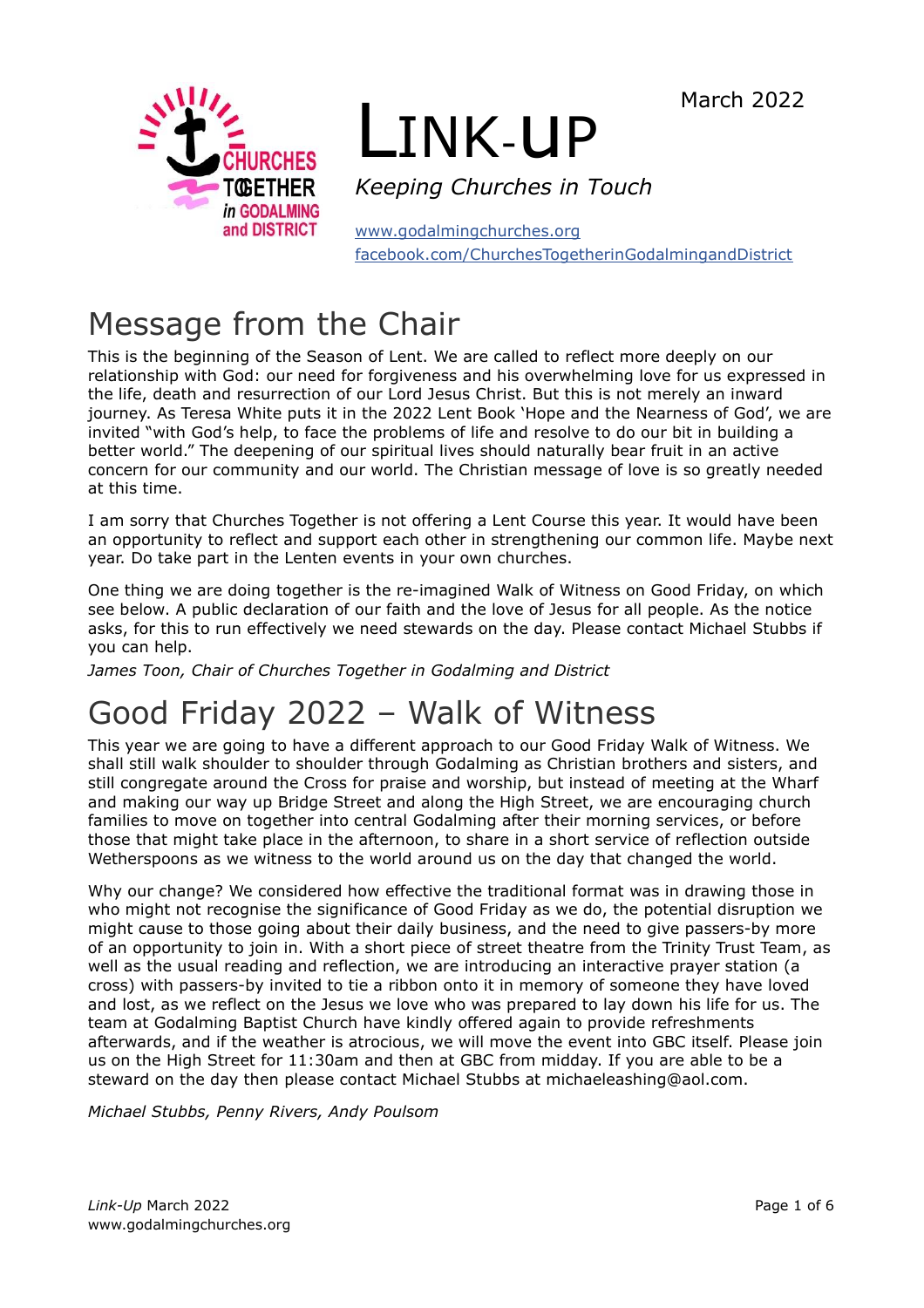# News of the Churches and organisations

## Parish of Godalming

Although the legal limits on the number of people allowed to meet indoors and outdoors, in addition to the 1 metre+ social distancing rule, have been removed, and face coverings are no longer mandatory, it is noted in the National Church guidance that face coverings may be recommended in enclosed or crowded places.

Everyone coming to church services where there are other people present is encouraged to continue following our existing practice of wearing a face covering whilst in the building. We shall also continue to receive Holy Communion in one kind, with only the Priest receiving bread and wine. The distribution will continue to be given from the Ciborium, which is covered until the actual distribution, and the Priest will wear a face covering.

Let us continue by prayer and practical example to play our part in safeguarding one another. All services are safeguarding-compliant.

#### **St Peter & St Paul**

- Sunday 6 March: 8:00 Holy Communion Service (BCP); 10:00 All Age Service with Baptisms
- Sunday 13 March: 10:00 Holy Communion Service
- Sunday 20 March: 10:00 Holy Communion Service
- Sunday 27 March: 10:00 Holy Communion Service

Every Tuesday at 12:00 we offer a short, said Holy Communion service with a Thought for the Day homily.

With Lent fast approaching, we will be serving Lent Lunches in the Octagon again. As before, it will follow after the 12:00 Tuesday mid-week communion. The first of these will take place on Tuesday 8 March at approximately 12:30 and each week thereafter until the Tuesday in Holy Week, 12 April. Everyone welcome. It would be helpful, for catering purposes, if you would please contact Janet in advance at [janetdavies6132@gmail.com](mailto:janetdavies6132@gmail.com) or on 01483 416177.

#### *A Vision for Godalming*

Late last year Bishop Andrew visited the PCCs of Busbridge, Hambledon and St Peter & St Paul (including St. Mark's Church) and described a vison for Godalming where there would be a renewed and united focus on 'proclaiming afresh the Gospel of Christ'. He proposed the creation of a single parish rather than the three parishes we have today. The PCCs agreed to evaluate this challenge and so the concept of a possible Godalming Minster was born. Godalming was once one of the original, ancient Christian Minster churches which predate the formation of the United Kingdom. It used to be a Minster town with a significant Minster ministry of love, care, proclamation, teaching, worship, and presence.

A Minster Evaluation Steering Group has been formed with a view to proposing a recommendation to the PCCs in July. This group is chaired by David Wilkin and co-chaired by Canon John Harkin and Reverend Simon Taylor. Reporting to the Steering Group are six Working Groups which will address key issues and undertake analyses to determine whether the Minster concept is viable at this time. The membership of each group has been posted in each of the four churches. The six groups are:

- Finance examining likely costs involved to expand mission does it make financial sense?
- Property looking at how existing properties could be best utilised / leveraged to further ministry needs.
- Services/Worship identifying the best pattern of services across four churches whilst still preserving individual congregational identity and worship style.
- Clergy focusing on mission and how we can reach out in love to all in Godalming Town; enhance clergy well-being, pastoral care and overall resourcing.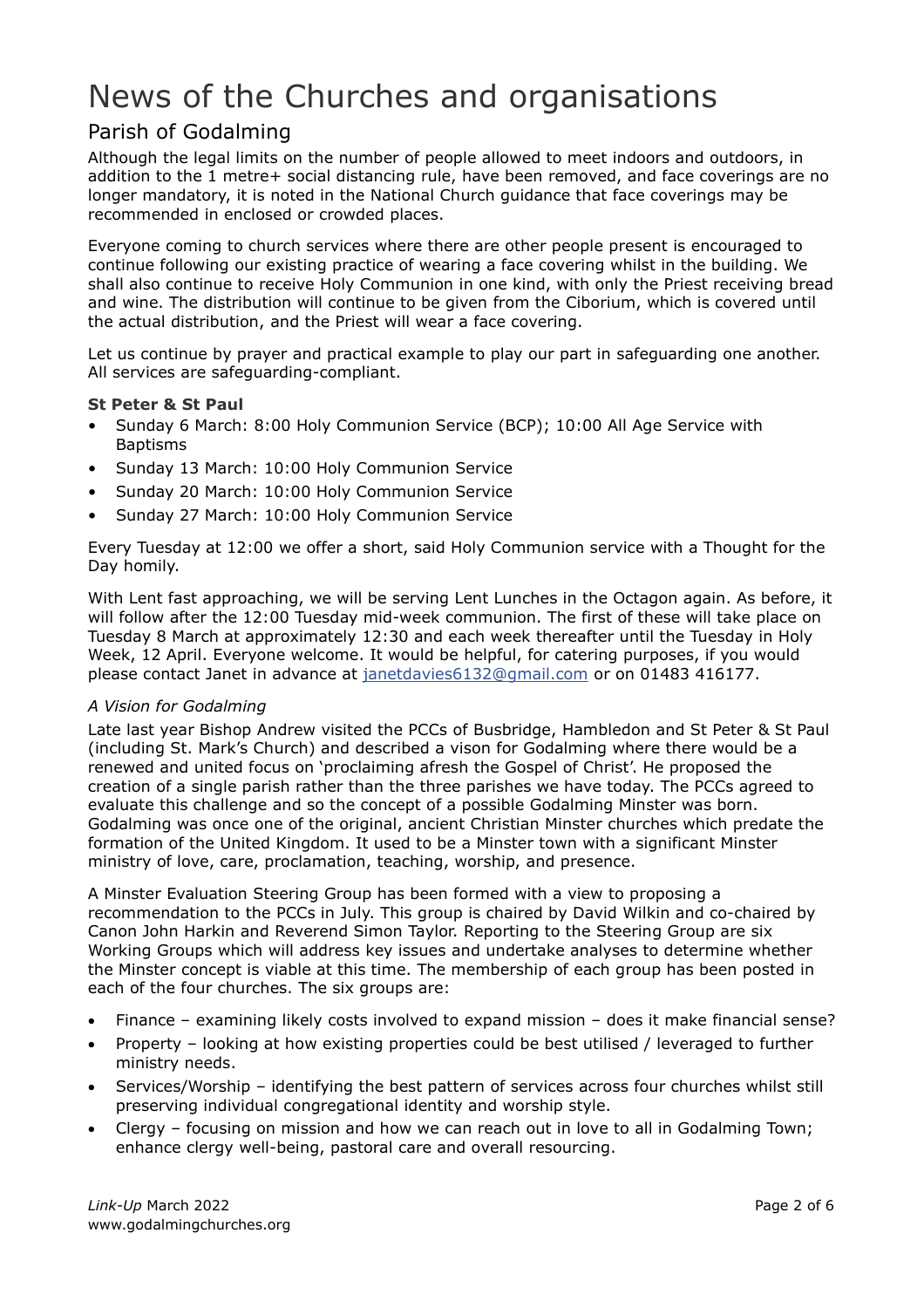- 0–18 Years looking at how a Minster would impact youth and children's ministries across Godalming.
- Administration/Operations addressing how a Minster would be run efficiently and effectively.

All teams have had at least one meeting to date and begun to identify key issues and possible solutions. The Steering Group has discussed patronage in detail as Busbridge, Hambledon and St Peter & St Paul/St Mark's have significantly different patronage structures.

We are pleased to have Reverend Richard Lloyd as a member of the Steering Group. Richard is the head of the Diocesan Mission Enabler Team and thus brings considerable experience to the discussion of expanding mission in Godalming.

#### *Children's ministry*

Sunday Club is an all-age group for children aged 3 years to 13 years. Our group meets during the 10:00 Holy Communion service in term time. We learn about the Bible with a combination and weekly variation of stories, chat, games, drama and craft. We finish each week in time to join our families in church as the children come up for a blessing during the sharing of communion. In order to keep us all safe, we will be wearing masks and keeping the room ventilated, and we therefore encourage the children to dress warmly during these colder months. For more details of our activities please contact Sarah Bryans at [godalming.church.office@gmail.com.](mailto:godalming.church.office@gmail.com)

#### *New Baby Group*

A new baby group (newborn to crawlers) has started at St Peter and St Paul's and is running on Wednesday mornings from 10:00 to 11:00 during term time. The group is led by Vickie Nye, our Children and Families worker. We hope to welcome and support some new families, and there will be space for up to eight families. For more details please contact Vickie at [godalmingparishoctots@gmail.com.](mailto:godalmingparishoctots@gmail.com)

#### *Alpha Course*

We thank God that the Alpha evenings went well and pray they are helping all of us in the group to continue to grow in our Christian understanding and to develop spiritually. We have been blessed by a number of our church members who have been or are due to prepare meals for those attending: thank you all very much. The next Alpha Course will start on Wednesday 27 April 2022, and we already have seven people booked. Do please contact Reverend Canon John Harkin at [canonjohngodalming@btinternet.com](mailto:canonjohngodalming@btinternet.com) or Reverend Sheila Samuels at [curate.godalming@gmail.com](mailto:curate.godalming@gmail.com) if you would like to join the next course.

#### **St Mark's**

All services start at 10:00. There is a balance of services each month including an All Age Service on the first Sunday, and Holy Communion and different Bible-based acts of worship on the other Sundays. The services are set in a small, informal and friendly setting, including prayer, music and activities with something for everyone.

#### *Smart Tots*

This is a new church-led activity for parents and toddlers at St Mark's. The group meets on Wednesdays, running from 9:00 to 11:00. The aim is to offer a welcoming space for toddlers and parents to socialise and meet new people and make friends.

#### *Foodbank*

The Foodbank requirement list is updated on a monthly basis on the website. Your Foodbank donations are important, and any items you wish to donate should be taken to St Mark's Church and Community Centre. If you would like to donate to the Foodbank by bank transfer, please contact Karen Milton, our Community Centre Co-ordinator, at [stmarkscentre@googlemail.com,](mailto:stmarkscentre@googlemail.com) who will provide the bank details.

We need volunteers to help out on a Monday afternoon from 12:00 until 14:30. Helpers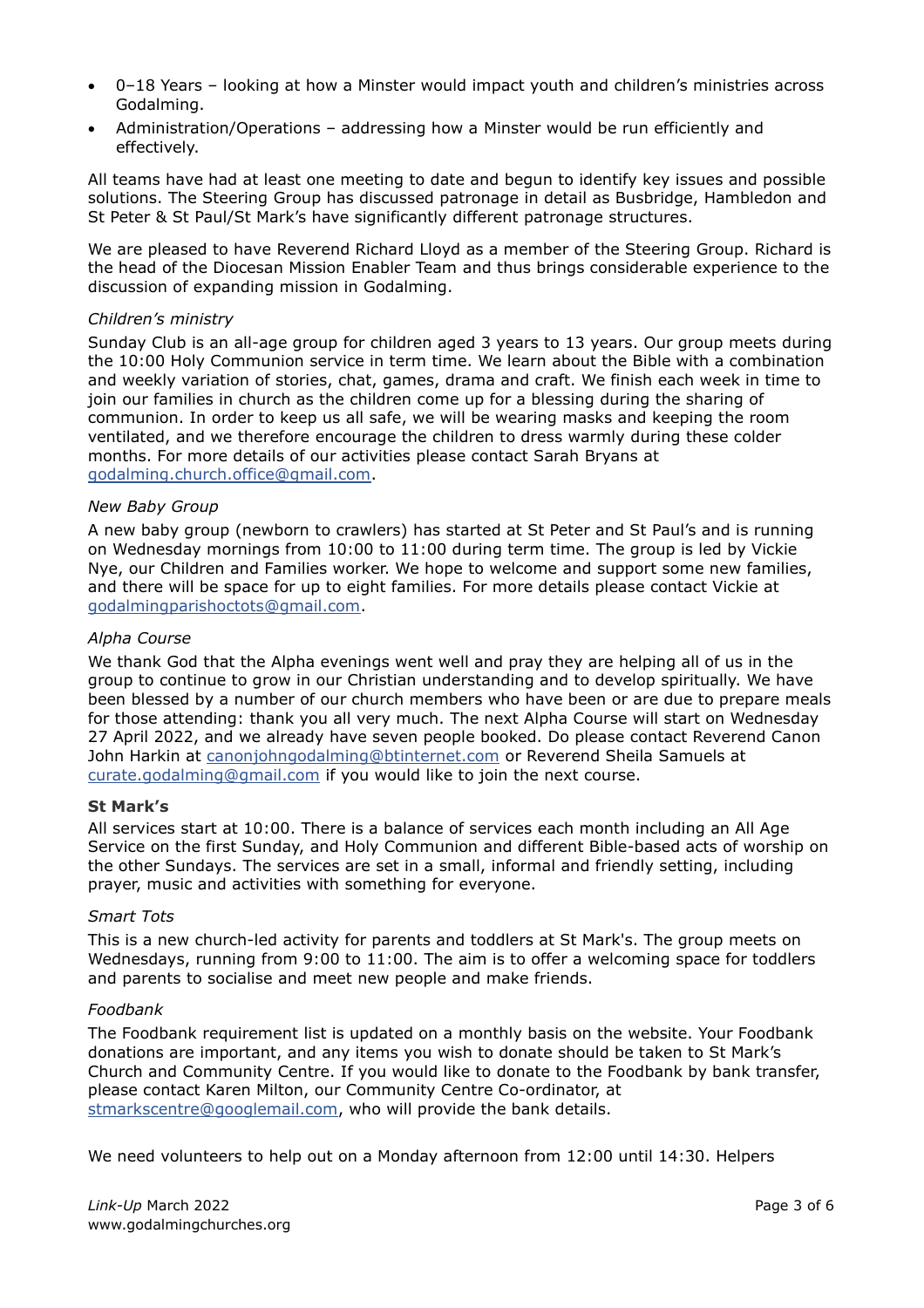provide a warm welcome and hospitality to people needing to use the foodbank. Helpers also help with stocking shelves and packing parcels. If you would like more information then please contact Reverend Sheila Samuels.

[www.parishofgodalming.org.uk](http://www.parishofgodalming.org.uk/)

## St John's Parish Church, Farncombe

We are continuing to think about resuming some aspects of our worship life which were normal before the pandemic. In particular, we're discussing returning to the use of the common cup. There is a variety of different opinions, and it will be some time before we find a way of accommodating the differing concerns practically. We're aiming at Lent and Easter being virtually 'normal' after the last two years of disruption.

Thankfully we got through the February storms with only a couple of branches falling from a tree in the churchyard and a poster blown away from a noticeboard!

#### [www.farncombe.org.uk](http://www.farncombe.org.uk/)

## Busbridge&Hambledon Church

Free film showings on the "big screen" take place at Busbridge church on the 3rd Saturdays of the month at 14:30. There's free popcorn and refreshments, and the films are chosen for their recent release to DVD, and tend to be based on a heart-warming story, with a well known cast featuring actors such as Kenneth Branagh and Judi Dench…! You can find details in the church calendar on [www.bhcgodalming.org.](http://www.bhcgodalming.org/) All welcome.

There will be an Ash Wednesday Communion with ashing at 20:00 at Hambledon Church.

Busbridge&Hambledon Church is looking forward to the opening of the Yew Tree Café, now in March 2022.

[www.bhcgodalming.org](http://www.bhcgodalming.org/)

## Godalming Baptist Church

#### **The Rock**

The Rock children's church for 5-11yrs continues to meet weekly with fun planned children's sessions whilst parents are in church. 10:00 Sunday mornings. All welcome!

#### **Outing to Winchester**

You are warmly invited to join us for our outing to Winchester on Thursday 28 April. It promises to be a very enjoyable day out with plenty of time to explore this historic city, visit Winchester cathedral, browse around the shops, gardens and enjoy lunch in the numerous cafes. Please see the attachment for more details and information about booking. Do come and bring a friend! Cost £15.00 per person to include coach and gratuities. Food extra. Please note there is an admission charge of £9.95 for the cathedral (concession £8.00). Contact Church Reception on 01483 414544 or Peter and Christine Knottley on 01483 428073, mobile 07956 502688.

#### **Life issues events**

We are delighted that Andy Peck will join us to lead 'Decision Making and the Word of God' at GBC on Saturday 23 April at 9:30 (coffee from 9:00) to 13:00. Andy is a great speaker - often heard at Waverley Abbey - a Bible teacher, trainer, broadcaster and editor, and the morning promises to be so worthwhile. Come and hear what the Bible says about guidance, how God's will is expressed, the kind of decisions we have to make and hearing God's voice amidst it all. To book a place please contact Sally Pollard on 01483 428646 or [pollard3@hotmail.co.uk.](mailto:pollard3@hotmail.co.uk)

#### **Thanksgiving service for the life of Rosemary Caie**

There will be a Thanksgiving Service for the life of Rosemary Caie at GBC on Saturday 26 March at 11:00. You are warmly invited to come, and please do pass the date to anyone else who knew dear Rosemary.

[www.godalmingbaptistchurch.org.uk](http://www.godalmingbaptistchurch.org.uk/)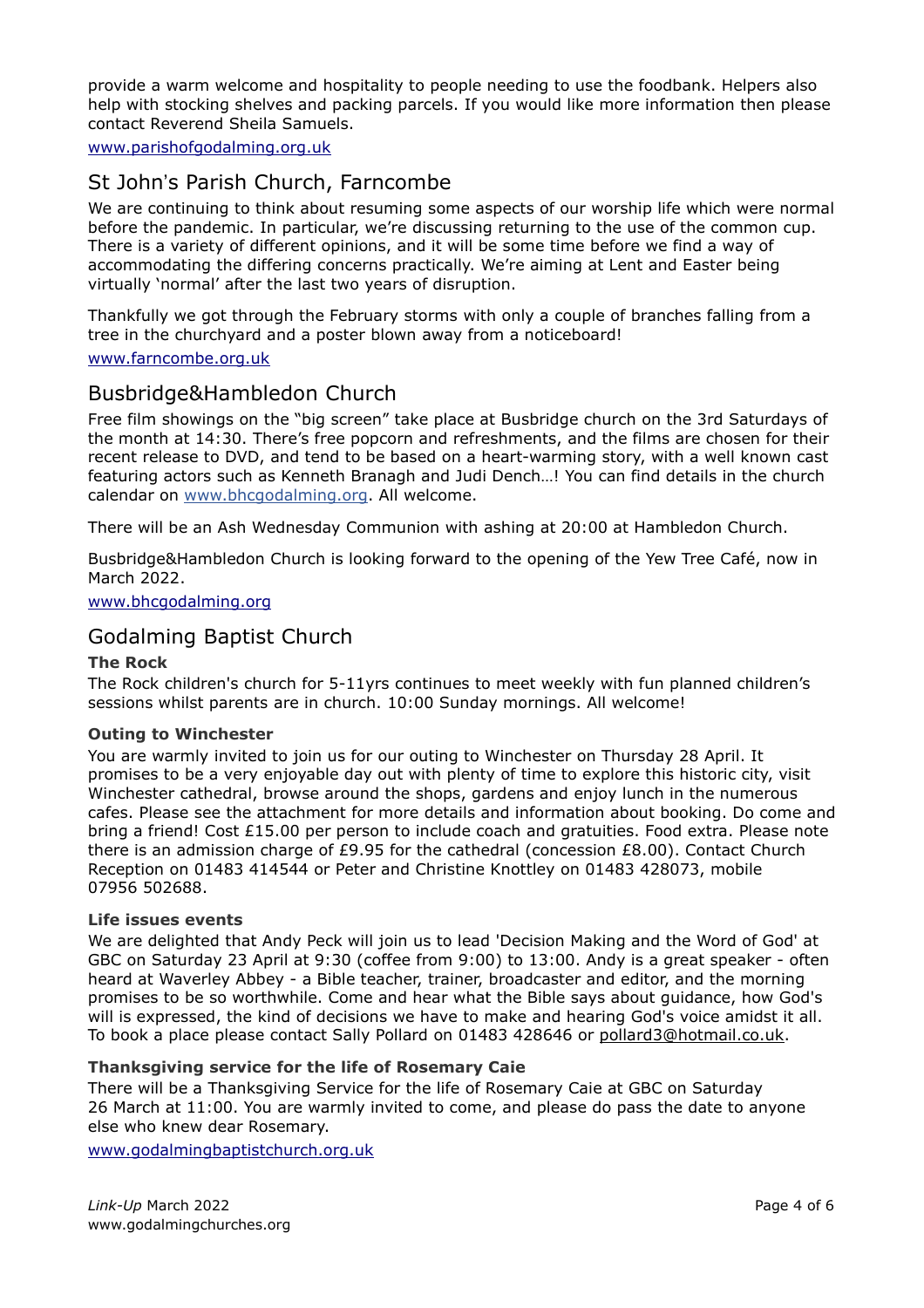# Godalming United Church

Online services: [https://guc.online.church](https://guc.online.church/) Service recordings: [www.guc.org.uk,](http://www.guc.org.uk/) <https://bit.ly/GUCYouTube>

Our annual pantomime – this year Dick Whittingon and his Cat – made a welcome return in February, with four performances playing to capacity audiences – smaller than usual because of increased spacing between seats. It was a joy to see and hear so many children having so much fun – both on- and offstage. A huge Thank You to Barbara Keene and her team: another triumph.

Looking ahead to Lent, our Minister, Alan Payne, will be running a weekday Lent Course starting in the first week of March – Monday mornings 11:00, repeated on Wednesday evenings at 7:30.

And our annual Lenten Appeal will be in support of the relief work Médecins Sans Frontières in Afghanistan.

#### [www.guc.org.uk](http://www.guc.org.uk/)

Catholic Parish of St Edmund, King & Martyr, Godalming with St Joseph's Milford

#### **The Season of Lent**

This starts with Ash Wednesday Mass at 9:30 at St Joseph's Milford and 19:30 at St Edmund's Godalming.

**Stations of the Cross** will take place on Fridays during Lent at 19:00 at St Joseph's Milford.

**CAFOD Lent Fast Day** will be on Friday 11 March, with Appeal talks at Masses on the weekend 5 to 6 March.

#### **Sycamore Course Online in Lent**

You are invited to come and join us online as we enjoy watching and discussing five more Sycamore films about Faith and life, produced with Fr Stephen Wang. We meet from 19:45 and finish by 21:45. You can sign up through the parish calendar [www.stedsgod.com,](http://www.stedsgod.com/) and the Zoom link is: [https://us06web.zoom.us/j/89934568457.](https://us06web.zoom.us/j/89934568457) The weekly film themes are:

3rd: The Light of Christ

10th: Creation, Fall, Salvation

17th: The Social Teaching of the Church

24th: How to Pray

31st: Mary and the Hope of Heaven

#### **CAFOD Walk against Hunger during Lent**

If you can commit to walking 5K every day for 40 days to raise funds for people around the world who suffer from malnutrition and go hungry every day, we would love you to join our team of 30 walkers; and please join us even if you can't manage the daily 5K! If you are kindly able to donate the link is: [https://walk.cafod.org.uk/fundraising/jo-and-julian-walk-against](https://walk.cafod.org.uk/fundraising/jo-and-julian-walk-against-hunger)[hunger.](https://walk.cafod.org.uk/fundraising/jo-and-julian-walk-against-hunger) To sign up to walk, and for more information, please contact Jo: [jolewry@aol.com.](mailto:jolewry@aol.com)

#### **Quiz & Hog Night**

Hosted by St Edmund's Catholic Primary School, this takes place on Friday 4 March at 19:30. More information at: [https://stedsgod.com/news-events-and-chat.](https://stedsgod.com/news-events-and-chat)

#### **Shared Supper and Parish Get-Together**

On Friday 18 March at 19:00 at Milford Village Hall for the Feast of St Joseph & Dedication of St Joseph's Church. All welcome and sign up is via the calendar on parish website.

#### **Feedback on Synod 2021-2023**

Following our Synod discussions at parish level, Bishop Richard is presenting feedback from